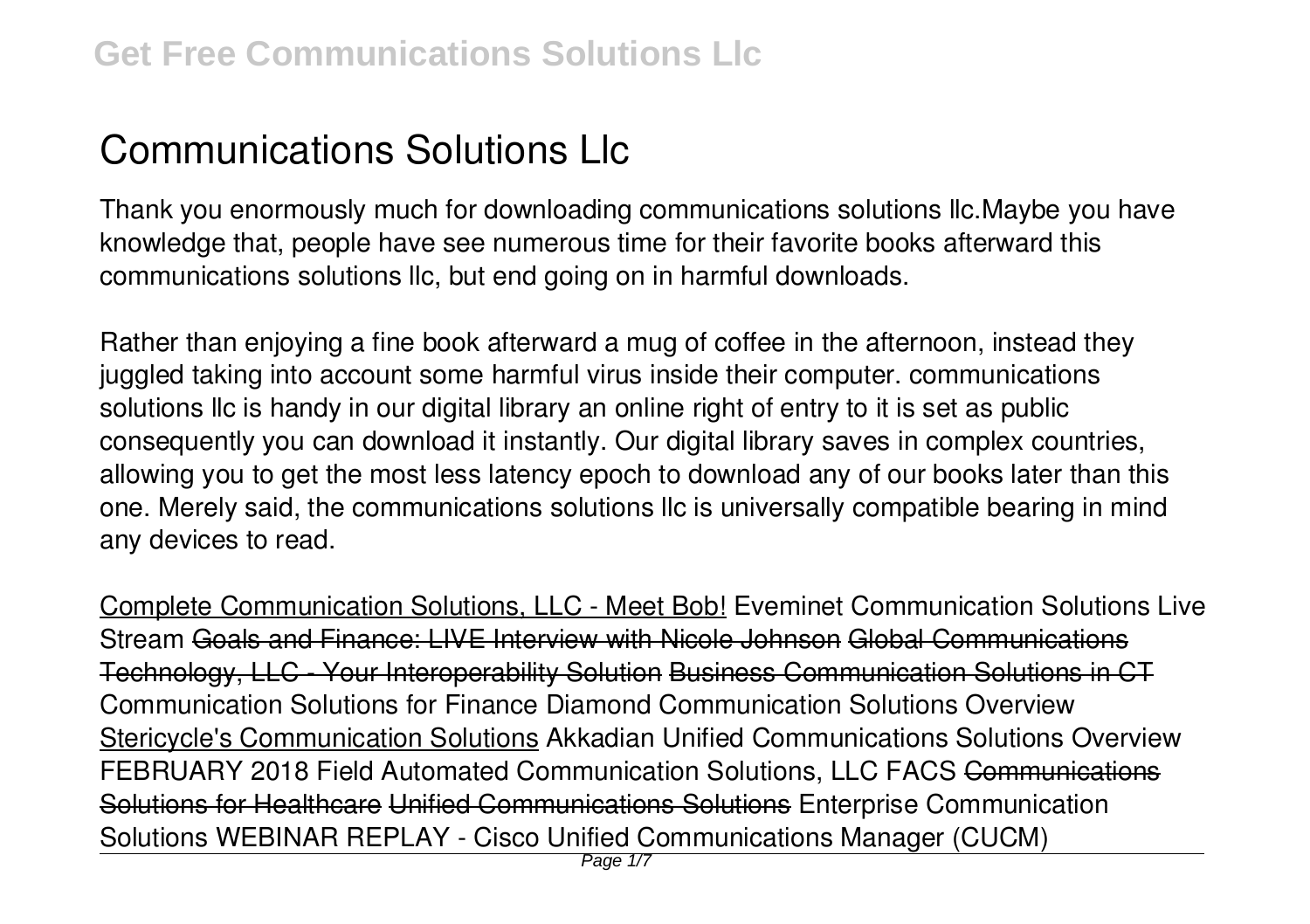FAIL! - Live chats about stories of resilience with Matt AbrahamsScientific Communications Solutions with JoVE Industry

Ep031: Monique Russell - Reinvent yourself with vigor Business Communication Skills by Corporate Speech Solutions AMCAT Automata Fix questions for Cognizant and Wipro \u0026 AMCAT Exam Grandstream Provisioning Files Communications Solutions Llc Welcome to csllcnow.com, a premier callcenter provider of tv, internet and phone sales services. We work with reputable brands to provide service options to their customers, build customer loyalty, and grow their business. We invite you to join our team now at www.joincsllc.com

## Sales | Csllcnow | Missouri

Jlb Communications Solutions LLC is a New York Domestic Limited-Liability Company filed on January 15, 1999. The company's filing status is listed as Active and its File Number is 2335631. The Registered Agent on file for this company is Lighthouse Lighting and is located at 14 East Broadway, Port Jefferson, NY 11777.

Jlb Communications Solutions LLC in Port Jefferson, NY ...

Creative Communications Solutions, LLC is a New York Domestic Limited-Liability Company filed on February 23, 1998. The company's filing status is listed as Active and its File Number is 2231159. The Registered Agent on file for this company is Kathee Rebernak and is located at 424 East 13th Street, Apt. 26, New York, NY 10009.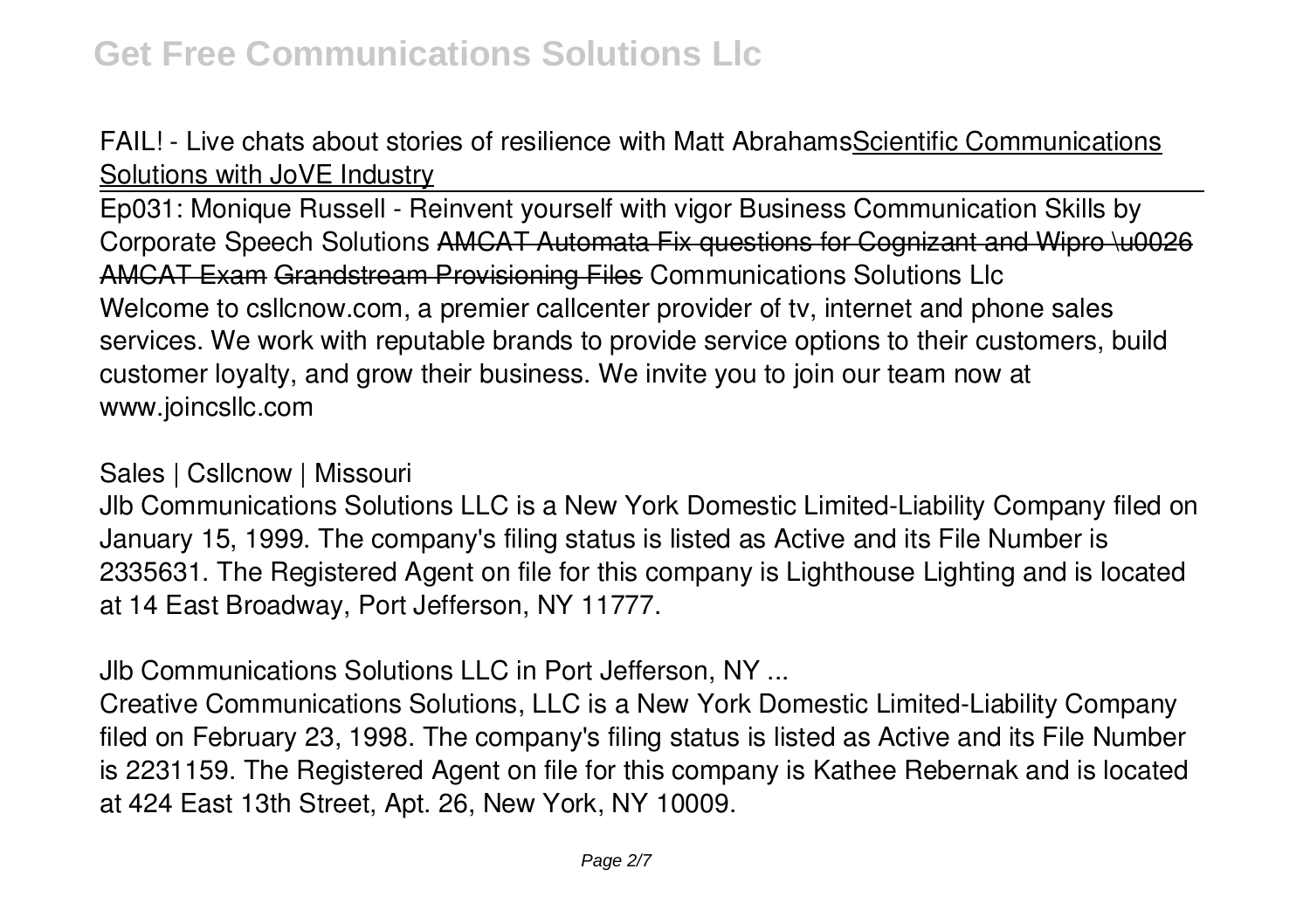Creative Communications Solutions, LLC in New York, NY ...

Unbiased advocates helping you source Best-In-Class IT solutions. Solutions Total Communication Solutions 201 668 0554 Brick Township, NJ 08723 Empowering Success Through Business Technology Services Total Communication Solutions 201 668 0554 Brick Township, NJ 08723 Personalized Support Not Web Portals Resources Total Communication Solutions 201 668 0554 Brick Township, NJ 08723 We work for you

Home - Total Communication Solutions LLC

United Communication Solutions, LLC was founded to expand the training available for public safety personnel. We understand the strains that police, fire, EMS, and public safety telecommunicators go through on a day to day basis. Our organization brings to you relevant training backed by research.

United Communication Solutions D Public Safety Training ...

Audio Management Solutions Collcomm Inc. (dba NCS) is focused on designing and producing products that provide a single point for connecting different radio systems, satellite phone systems, telephone networks and PTT cell phone networks.

Collcomm Inc. - Audio Management Solutions

Your Go-To Contact Service Provider Founded in 1996 by industry professionals, Communication Solutions, LLC is a premier provider of Business to Business and Business to Consumer Outbound, Inbound,...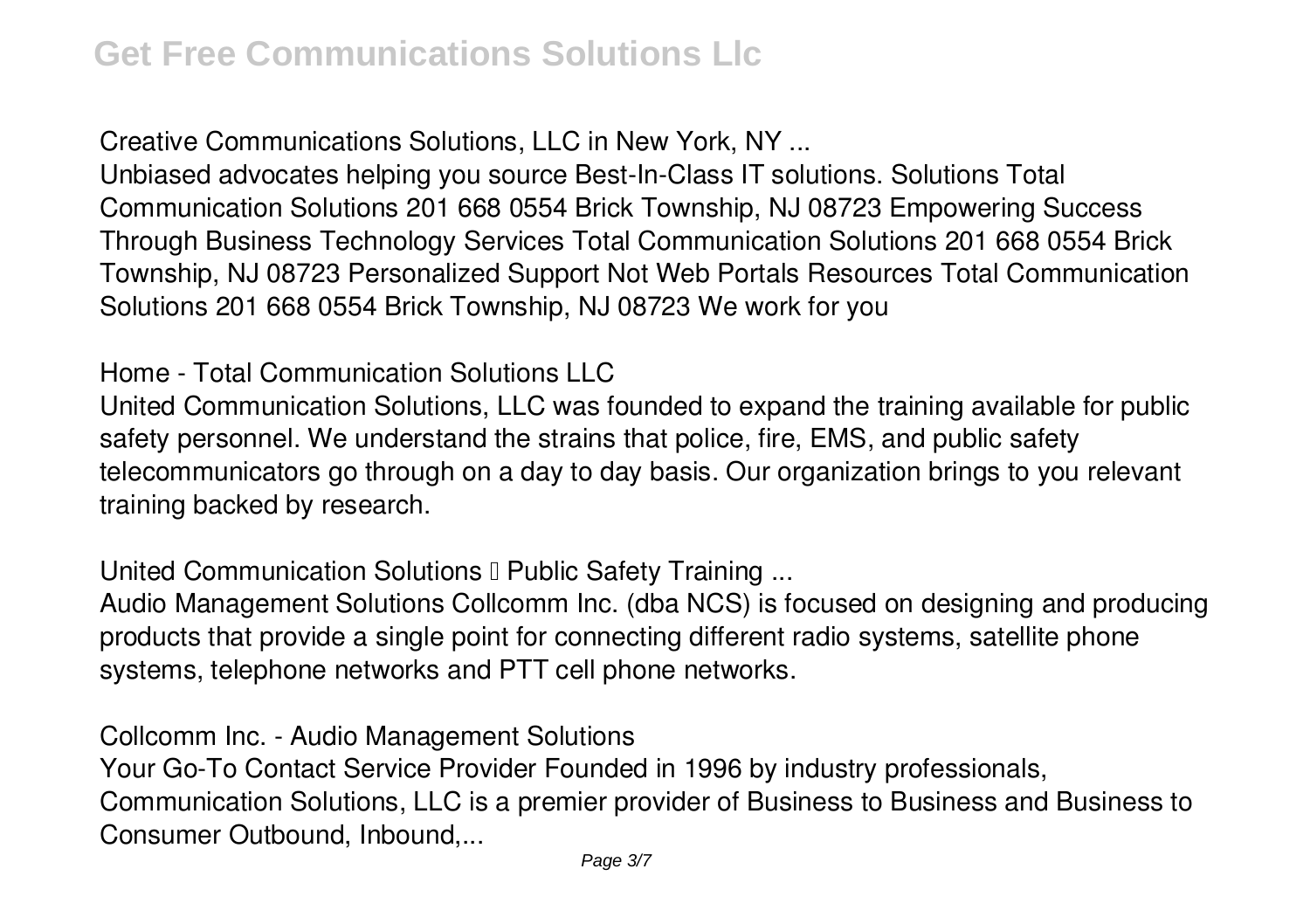Communication Solutions, LLC | LinkedIn

Communication Solutions & Associates Inc As an Authorized Motorola Two-Way Radio Dealer, our pledge is to help you communicate better. We provide communication solutions for small and large businesses looking for only a couple of radios as well as large corporations that need complete integrated wireless systems.

Communication Solutions | Colorado Motorola Two-Way Radio ...

Get directions, reviews and information for Communication Solutions, LLC in Springfield, MO. Communication Solutions, LLC 1655 S Enterprise Ave Springfield MO 65804. Reviews (417) 862-4710 Website. Menu & Reservations Make Reservations . Order Online Tickets Tickets See Availability ...

Communication Solutions, LLC 1655 S Enterprise Ave ...

147 reviews from Communication Solutions, LLC employees about Communication Solutions, LLC culture, salaries, benefits, work-life balance, management, job security, and more.

Working at Communication Solutions, LLC: 147 Reviews ...

At American Communications Solutions (ACS), LLC we foster a climate of continuous innovation, partnering with customers to create solutions utilizing rapid prototyping and agile development methodologies, and ultimately enabling our customers to accomplish their missions.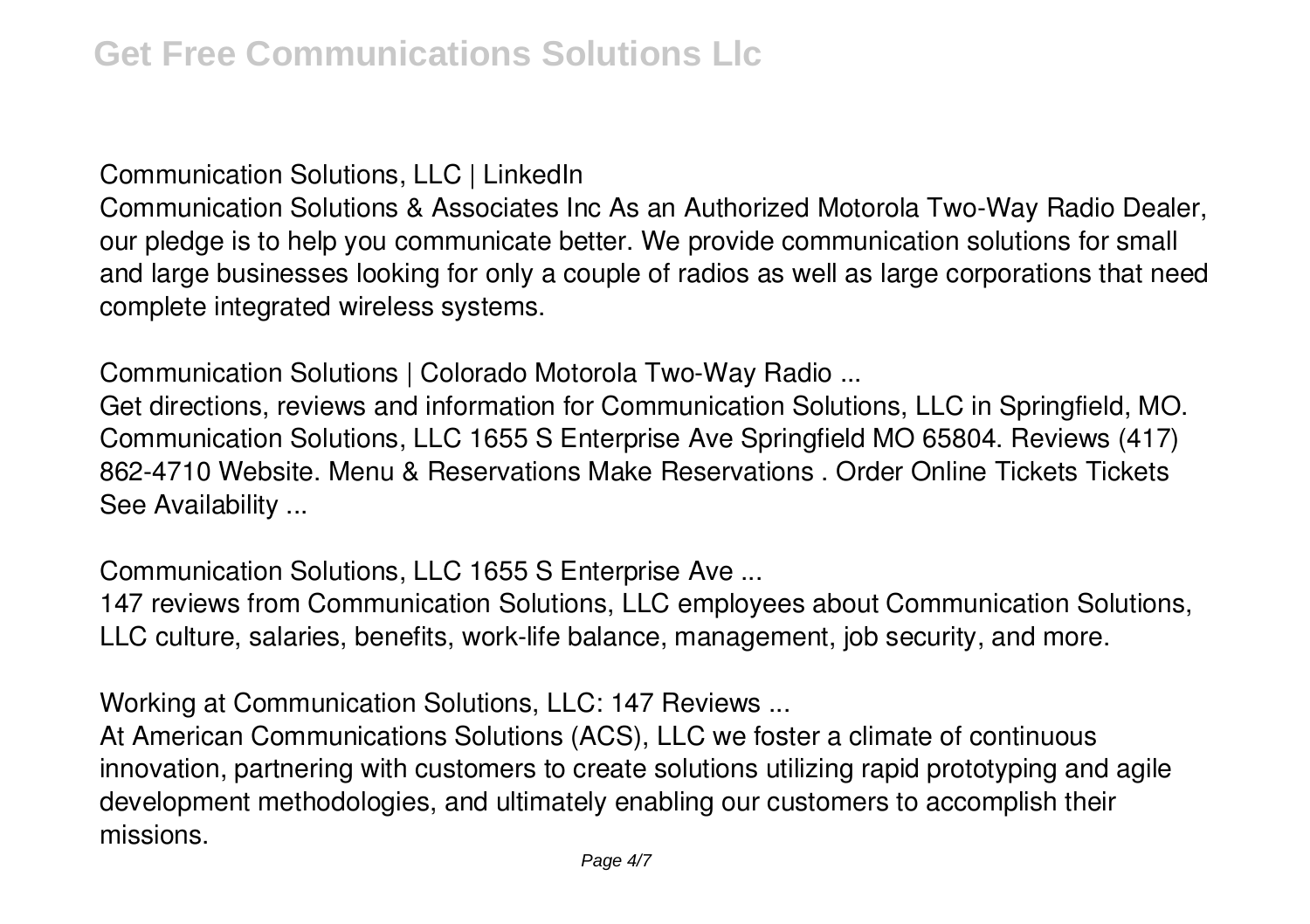American Communications Solutions, LLC- Fairfax Station, VA Communication Systems Solutions, Inc. 6030 South 58 th Street Lincoln, NE 68516 (402) 261.8688 - Phone (206) 350.2776 - Fax. CSS Newsletter The latest company information, product news, and updates. Leave this field empty if you're human: Customized Radio Dispatch Console and Interface.

Communication Systems Solutions, Inc.

Advanced Communications offers your business a single point solution for all your communications needs. We provide a complete single point solution for all types of business phone systems including VoIP phone systems, SIP Trunking, Cloud PBX, Internet services, and IP surveillance systems.

Advanced Communications - Business Phone System Solutions ...

Enhanced Communications Solutions Inc. is a leader in today's telecom services. With today's convergence of telephony, we can offer solutions to your growing needs in telecommunications. As a full-service telecommunications company, we specialize in voice, data, video and fiber cabling, PBX and Key system installations, service, and maintenance.

Enhanced Communications Solutions, Inc. | Rochester NY ...

111 reviews from Communication Solutions employees about Communication Solutions culture, salaries, benefits, work-life balance, management, job security, and more.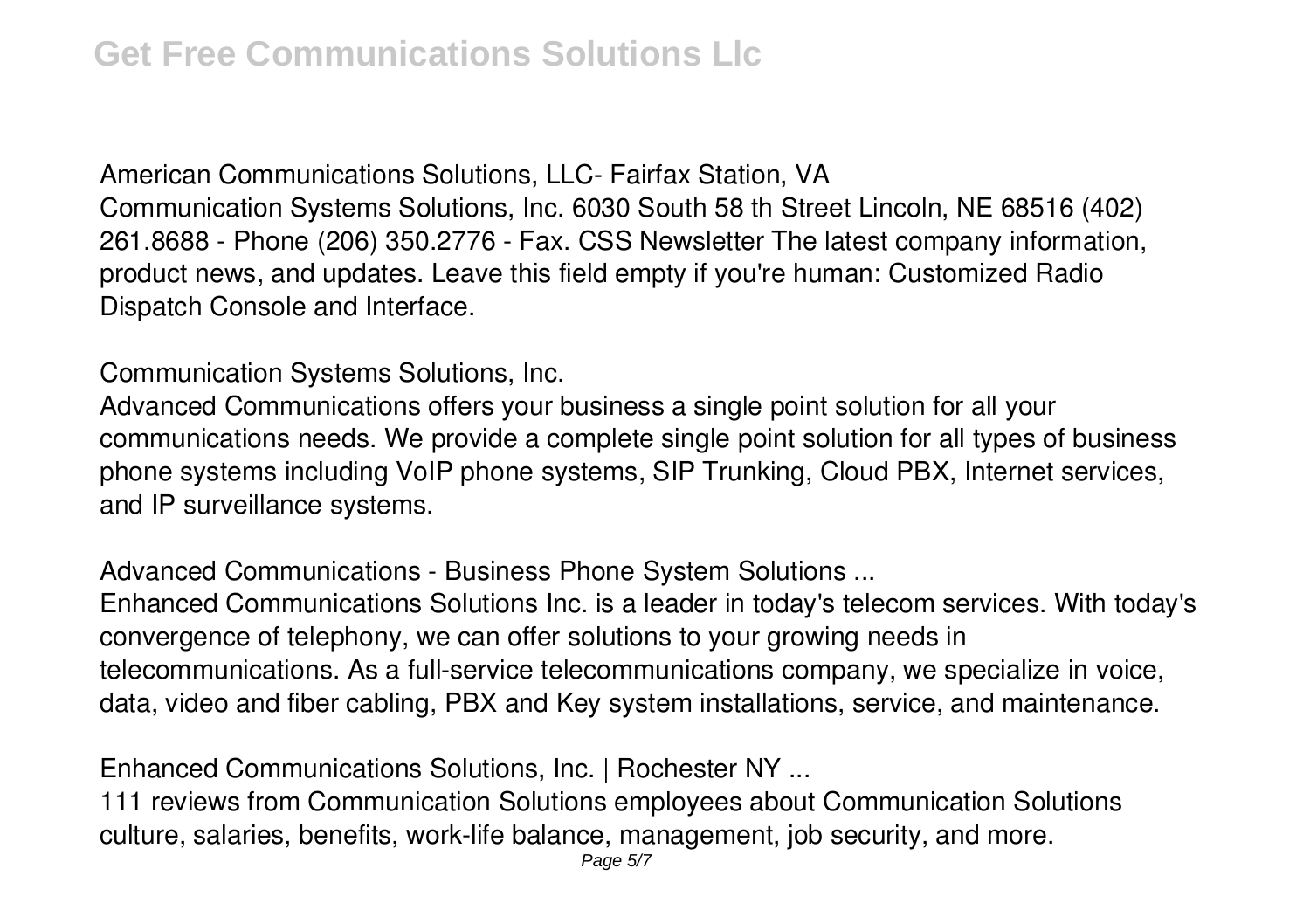Working at Communication Solutions: 111 Reviews | Indeed.com Since 2015, Speak Easy Communication Solutions has been making heavy industry jobsites safer.. Construction companies, arborists, search and rescue teams, and more rely on our revolutionary wireless intercom system for clear, noise-cancelling communication.

About Us Speak Easy Communication Solutions

Unlike anything else on the market, our products remove low rumbles, engine noise, and other interferences that previously made clear communication impossible. We know that long distance and background noise pose problems for construction sites, disaster relief crews, search and rescue operations, and many other critical teams.

Speak Easy Communications | Noise-Cancelling Radio Headsets (JCSG, LLC) We are a Certified Small Disabled Veteran Owned Business (SDVOSB) headquartered in Columbus, Georgia, the Home of the Infantry. We support our clients by supporting security, training and operational needs by using the experience gained through our military service in special operations and advance infantry tactics.

Joint Communications Solutions Group, LLC

Digital Communication Solutions, LLC (DCS) is a full service company operating out of Commerce Michigan offering technology products for both residential and commercial application in the cable industry, home theaters, media centers, security cameras, networks,